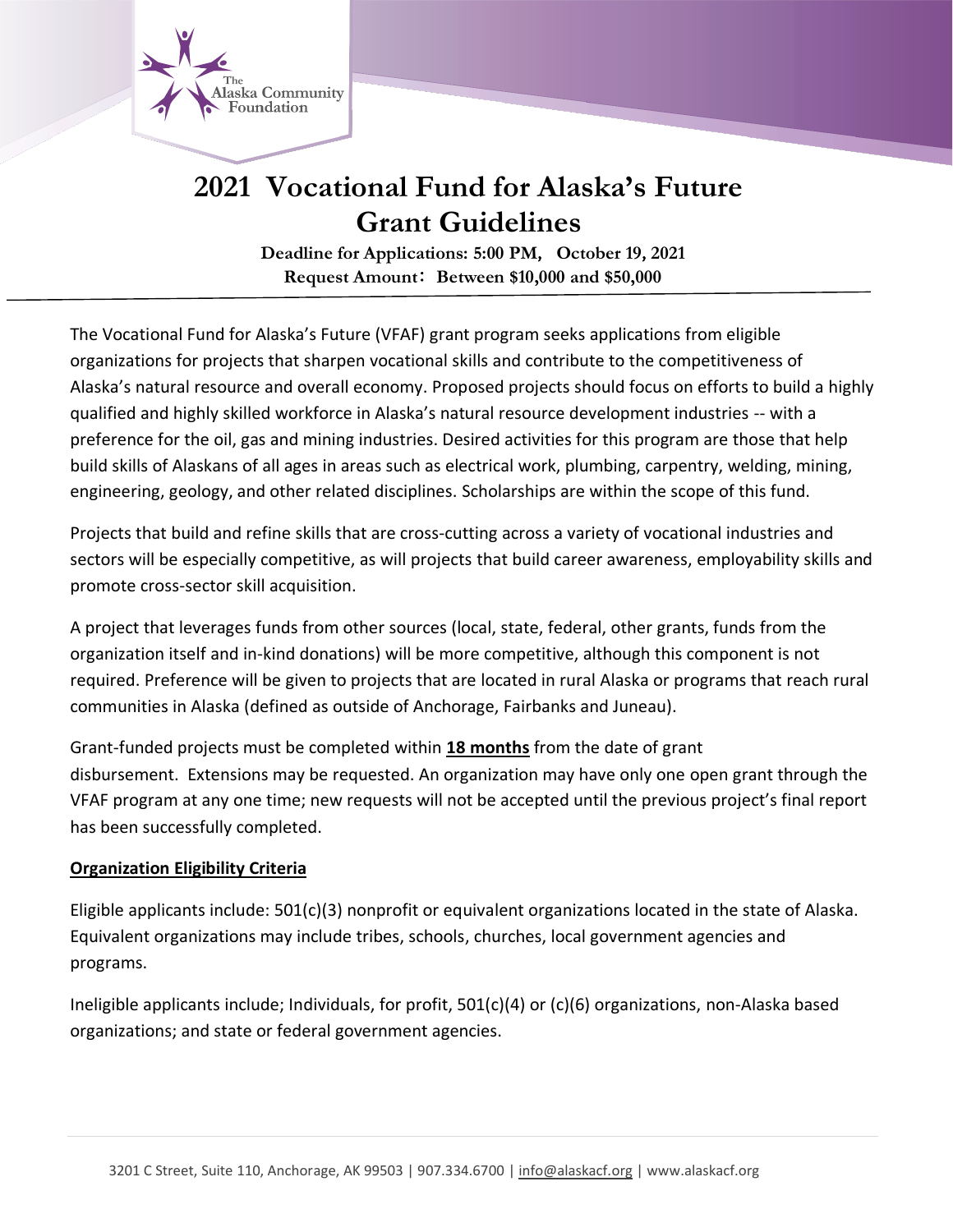

**Ineligible projects include:** religious indoctrination or other religious activities; endowment building; deficit financing; fundraising; lobbying; electioneering and activities of political nature; proposals for ads; sponsorships or special events; direct fundraising, including hiring a grant writer; reimbursement of pre-award costs; construction; purchase of real property; pass-through funding or other financial assistance to nonprofits; activities that have the potential to support terrorism; core government or organizational services; and any proposals that discriminate as to race, gender, marital status, sexual orientation, age, disability, creed or ethnicity.

**Exceptions:** In selected cases, projects undertaken by organizations that normally fall outside the above guidelines may be eligible to receive funding. Examples include: a religious organization whose proposal impacts the broader community; or a unit of government whose proposal extends beyond the traditional governmental functions and impacts the broader community.

# **Project Criteria**

- Applications for new and continuing programs will be accepted. Strong applications should include measures of success and demonstrate how funding will directly impact Alaska's workforce.
- Applications that demonstrate collaboration with other non-profits will be stronger and are encouraged.
	- o Projects involving training should demonstrate metrics on how many students have/will be trained upon completion of the project.
	- $\circ$  If you are applying for funding for an already existing program, demonstrate how the program has received funding in the past as well as how the program will be funded in the future.
- Applicants are eligible to receive funding for the same project for multiple years (**maximum of 3 years**) but must have completed the prior year's project and have a final report submitted before applying for the next year of funding.
- Overhead and Indirect costs will be considered eligible expenses under this grant program but cannot exceed 10% of the total request.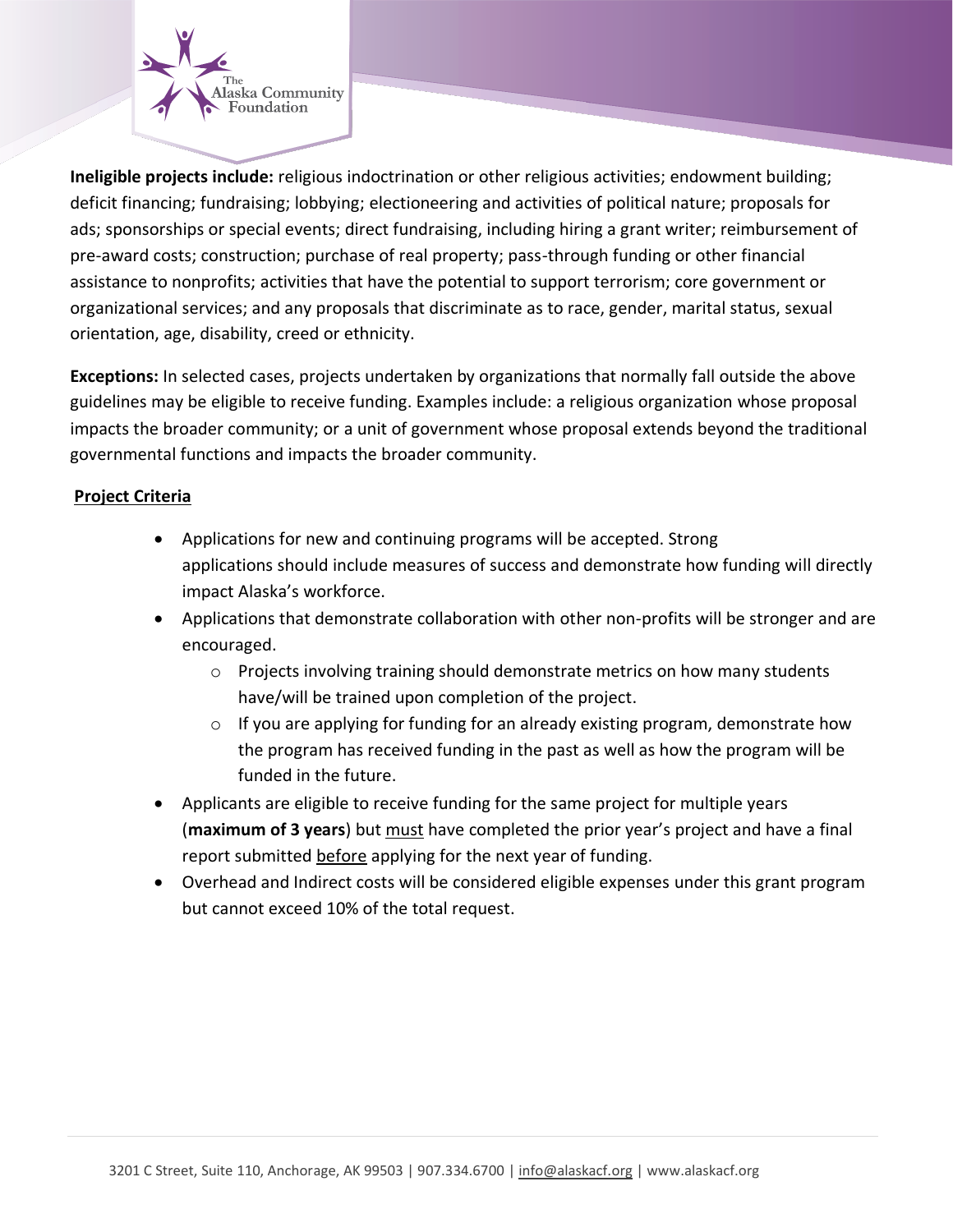

### **Draft Review and Decision Process**

Please contact ACF staff by phone or email to discuss your ideas. **A draft review of your application is strongly encouraged.** If your organization would like to have a draft review of your application, complete and save your application, but do not submit. Please email The Alaska Community Foundation at least two (2) weeks prior to the deadline at [grants@alaskacf.org](mailto:grants@alaskacf.org) requesting a review. Applications will be reviewed by a committee of Alaskans across the State. Award announcements should be made up to 6 weeks after the grant deadline.

# **Reporting**

Submission of receipts or invoices is not required. Grantees must submit an online final report within 30 days of project completion. ACF reserves the right to require the return of funds if it deems that the grantee has not complied with the grant agreement terms for use of funds or with any law or regulation affecting the grantee, grant or ACF.

**ACF Contact Information: [grants@alaskacf.org](mailto:grants@alaskacf.org) (907)334-6700**